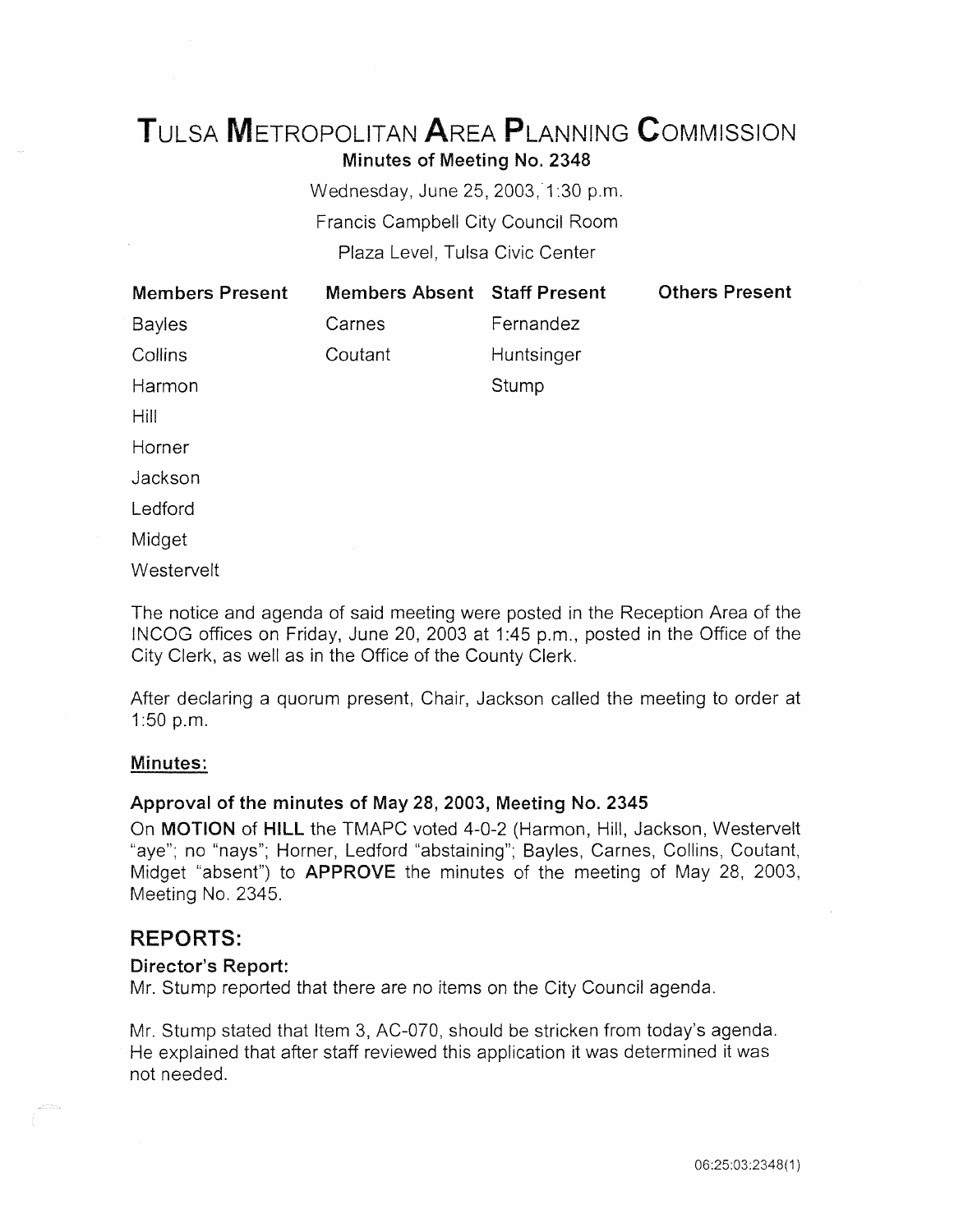Ms. Bayles in at 1:32 p.m.

# SUBDIVISIONS:

## PRELIMINARY PLAT:

## Stonebriar Estates – (8328) (PD-26) (CD-8)

North of East 111<sup>th</sup> Street and West of South Yale Avenue

## STAFF RECOMMENDATION:

This plat consists of 45 lots, four blocks, on 20 acres.

The following issues were discussed June 5, 2003 at the Technical Advisory Committee (TAC) meeting:

- 1. Zoning: The property is zoned under PUD 675 and RS-1. The plat proposes 45 lots on four blocks for single-family residential uses. PUD standards must be followed.
- 2. Streets: Close and vacate the right-of-way running east/west. It is recommended that a public street tie to existing public stub streets in Quail Point and Barrington Place Additions. The private street standards must be 26 feet minimum in width. Show a property line and dimension between the east end of Reserve A and the adjacent Yale right-of-way. Approval of any gate should be with the approval of TMAPC and added to the covenants. Show Limits of No Access along Block 3 and include language for this in the covenants.
- 3. Sewer: The lift station and sanitary sewer in Reserve A need easements or to be included in the language for Reserve A. Utility easements given within Reserve "C" must be 15 feet instead of ten feet for sanitary sewer lines. Show topography lines. Take off references to septic systems.
- 4. Water: Add ten-foot right-of-way easement in Block 1, Lot 1 and Block 3, Lot 9. Correct PUD number to 675.
- 5. Storm Drainage: The stormwater easements must not contain other utilities. Show overland drainage easement to convey public waters across lots 1, 2, 3 of block 2. Use "Stormwater Detention Facility" and correct covenant language.
- 6. Utilities: COX: Additional easements are needed. PSO: The lift station may need to have extra voltage. ONG: Additional easements and standard covenant language is needed. Valor: Additional easements are needed.
- 7. Other: N/A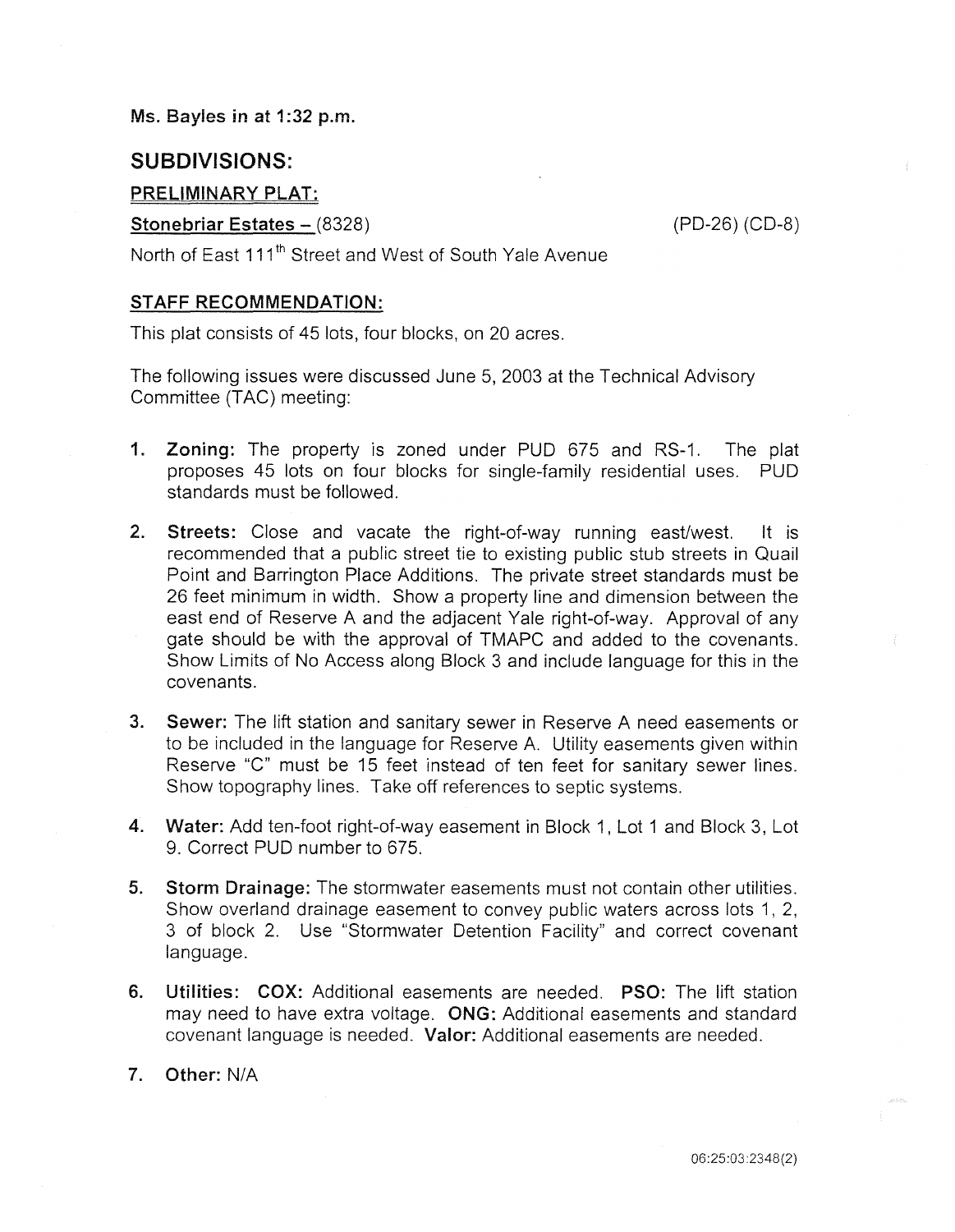Staff recommends **APPROVAL** of the preliminary plat subject to the special and standard conditions below. The issue regarding public versus private streets as recommended by Traffic Engineering needs to be discussed and solved at the TMAPC meeting. Traffic Engineering staff has been requested to attend the meeting for this purpose.

#### Waivers of Subdivision Regulations:

1. None requested.

## Special Conditions:

1. The concerns of the Public Works Department staff must be taken care of to their satisfaction.

# Standard Conditions:

- 1. Utility easements shall meet the approval of the utilities. Coordinate with Subsurface Committee if underground plant is planned. Show additional easements as required. Existing easements shall be tied to or related to property line and/or lot lines.
- 2. Water and sanitary sewer plans shall be approved by the Public Works Department prior to release of final plat. (Include language for W/S facilities in covenants.)
- 3. Pavement or landscape repair within restricted water line, sewer line, or utility easements as a result of water or sewer line or other utility repairs due to breaks and failures shall be borne by the owner(s) of the lot(s).
- 4. Any request for creation of a Sewer Improvement District shall be submitted to the Public Works Department Engineer prior to release of final plat.
- 5. Paving and/or drainage plans (as required) shall be approved by the Public Works Department.
- 6. Any request for a Privately Financed Public Improvement (PFPI) shall be submitted to the Public Works Department.
- 7. A topography map shall be submitted for review by TAC (Subdivision Regulations). (Submit with drainage plans as directed.)
- 8. Street names shall be approved by the Public Works Department and shown on plat.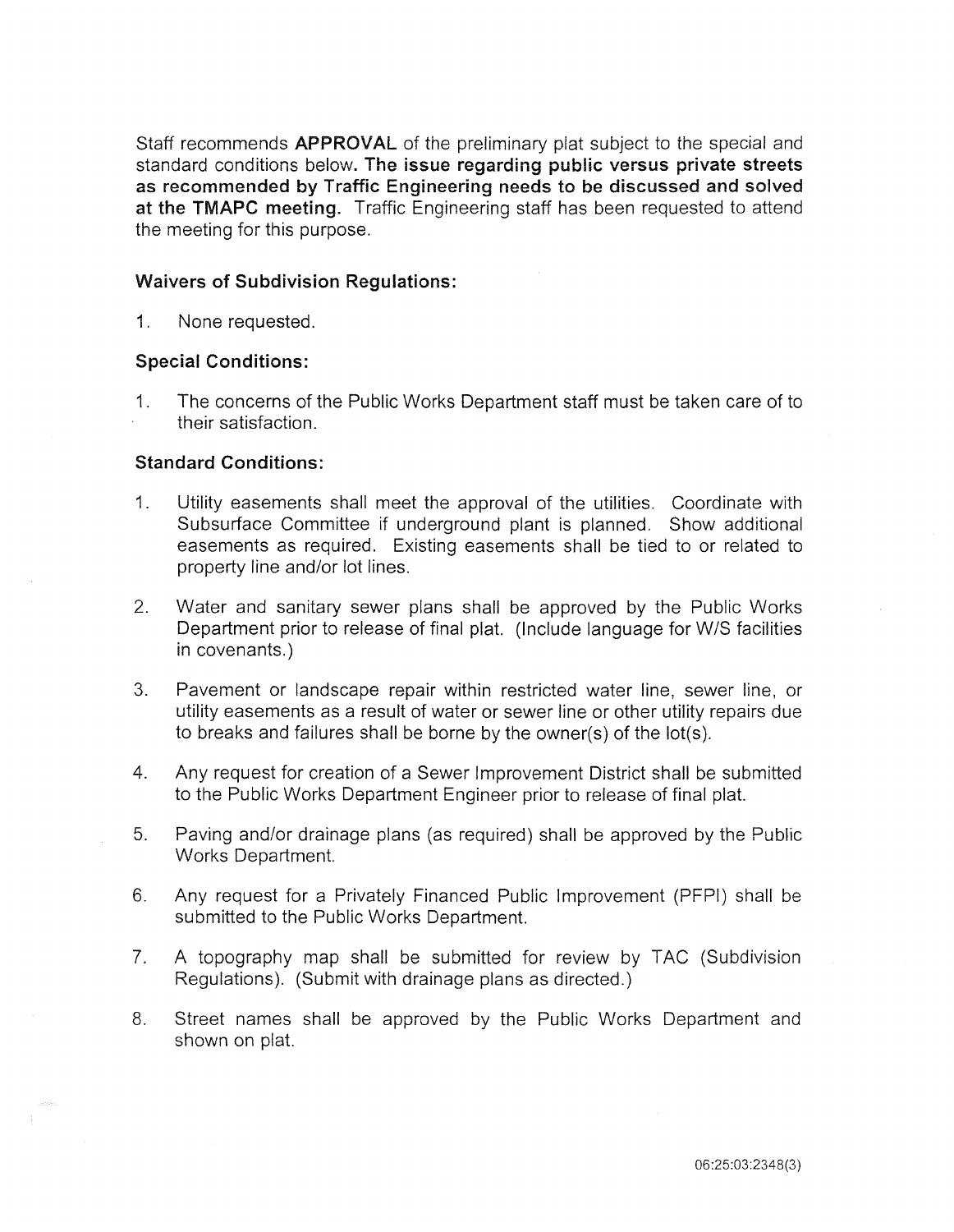- 9. All curve data, including corner radii, shall be shown on final plat as applicable.
- 10. Bearings, or true N/S, etc., shall be shown on perimeter of land being platted or other bearings as directed by the County Engineer.
- 11. All adjacent streets, intersections and/or widths thereof shall be shown on plat.
- 12. It is recommended that the developer coordinate with the Public Works Department during the early stages of street construction concerning the ordering, purchase and installation of street marker signs. (Advisory, not a condition for plat release.)
- 13. It is recommended that the applicant and/or his engineer or developer coordinate with the Tulsa City/County Health Department for solid waste disposal, particularly during the construction phase and/or clearing of the project. Burning of solid waste is prohibited.
- 14. The method of sewage disposal and plans therefor shall be approved by the City/County Health Department. [Percolation tests (if applicable) are required prior to preliminary approval of plat.]
- 15. The owner(s) shall provide the following information on sewage disposal system if it is to be privately operated on each lot: type, size and general location. (This information to be included in restrictive covenants on plat.)
- 16. The method of water supply and plans therefor shall be approved by the City/County Health Department.
- 17. All lots, streets, building lines, easements, etc., shall be completely dimensioned.
- 18. The key or location map shall be complete.
- 19. A Corporation Commission letter, Certificate of Non-Development, or other records as may be on file, shall be provided concerning any oil and/or gas wells before plat is released. (A building line shall be shown on plat on any wells not officially plugged. If plugged, provide plugging records.)
- 20. A "Letter of Assurance" regarding installation of improvements shall be provided prior to release of final plat. (Including documents required under 3.6.5 Subdivision Regulations.)
- 21. Applicant is advised of his responsibility to contact the U.S. Army Corps of Engineers regarding Section 404 of the Clean Waters Act.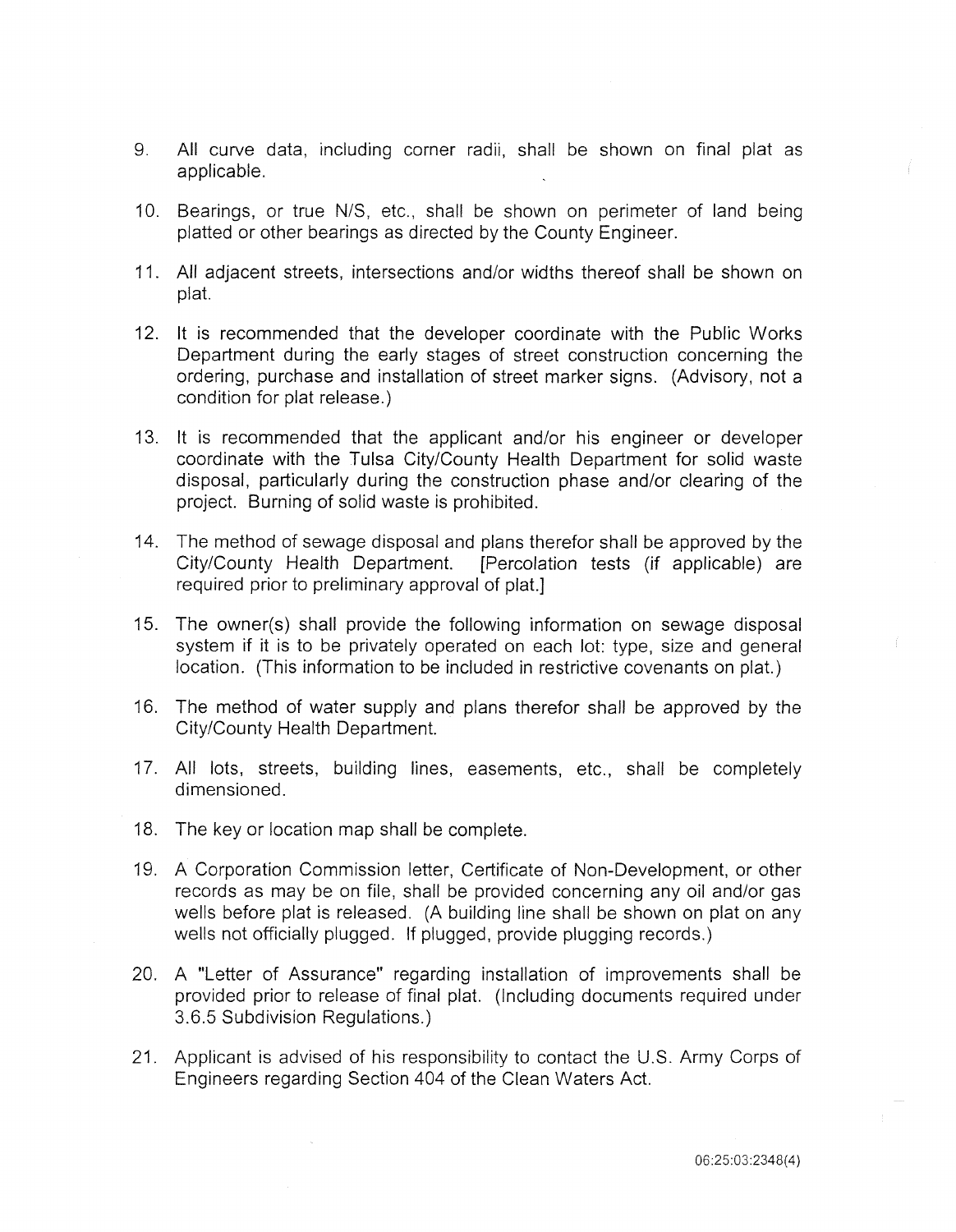- 22. All other Subdivision Regulations shall be met prior to release of final plat.
- 23. All PUD standards and conditions shall be included in the covenants of the plat and adequate mechanisms established to assure initial and continued compliance with the standards and conditions.
- 24. Private streets shall be built to City or County standards (depending upon the jurisdiction in which the plat is located) and inspected and accepted by same prior to issuance of any building permits in the subdivision.

# **Mr. Midget in at 1:32 p.m.**

Mrs. Fernandez informed the Planning Commission that staff does have some problems with compliance with the PUD. Staff recommends continuance of this item until July 23, 2003. She stated that the Traffic Engineer for the City of Tulsa is present and the issues from the last meeting should be discussed at this time. The PUD approved primary access from South Yale Avenue with a minimum of three access points for the PUD. All access points shall be approved by the Fire Department and Traffic Engineering. Any entryway or gate for the PUD would require detail site plan approval. Mrs. Fernandez reiterated that staff is recommending a continuance to July 23, 2003.

#### **INTERESTED PARTIES:**

**Darrell French,** Traffic Control Engineer for the City of Tulsa Public Works Department, stated that he has evaluated the preliminary plat and recognizes that it was reviewed conceptually as the PUD. He explained that he is concerned and recognizes two existing public street stubs to Quail Pointe and Barrington Place. He stated that is his recommendation that a public street be maintained in order to tie the two existing stub streets together.

Mr. French stated that the subdivision to the south has only one point of access and it was planned to have a second point of access where the stub currently exists. A private street system would completely isolate this subdivision. He stated that he understands that at any time the proposed access points for the subject property could be gated and not afford public circulation from the two existing subdivisions (north and south). He recommends some type of design with a minimum of a public street in the western third portion of the subject property tying the two stub streets together and including any type of private street system out toward the arterial.

#### **TMAPC COMMENTS:**

Mr. Jackson asked Mr. French if he would prefer that the applicant have a combination of a public and private street system. In response, Mr. French stated that he has no objection to that. Mr. French commented that he is trying to minimize his recommendation to the very minimum that would serve the public safety and the PUD encourages private streets. Mr. French explained that it is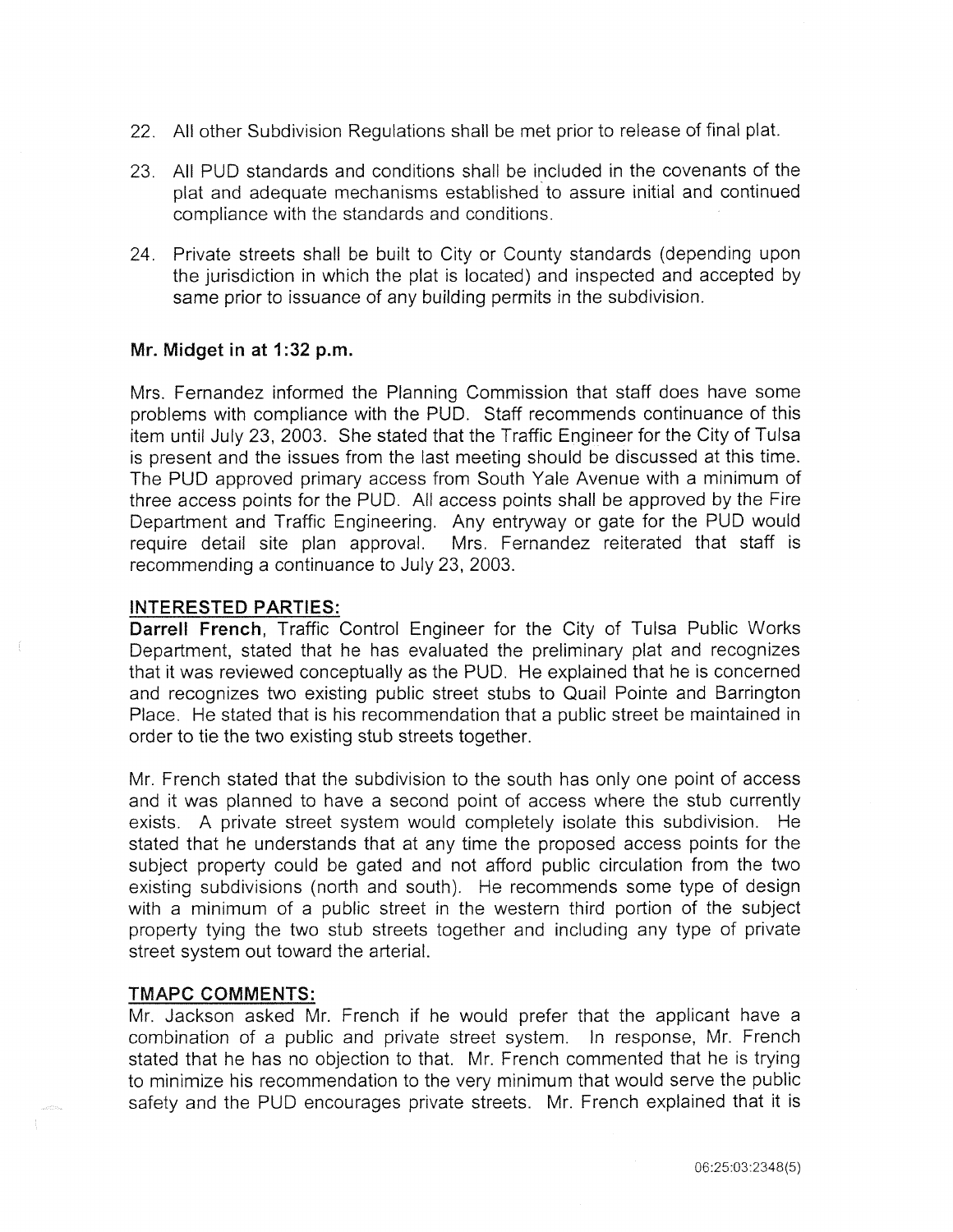not his objective to require that 20 acres be all public streets. Mr. French stated that had this proposal been submitted before the other subdivisions were developed, then 20 acres could have been designed with a private street system, but this was developed as the third piece of property and there is a precedent for having public street stubs and tying the two together would allow circulation.

Mr. Ledford asked if the proposal was reviewed by TAC prior to the PUD approval or was it one that came through before the Planning Commission recognized that all PUDs should go through the TAC review first. In response, Mr. French stated that he didn't find any records indicating that it had gone through TAC first.

Mr. Westervelt stated that he understands Mr. French's concerns. He asked Mr. French if he was concerned with circulation in general, or if he would accept crash gates for emergency services. In response, Mr. French stated that his concern is for general circulation, because this is purely a residential subdivisiontype design.

Mr. Westervelt thanked Mr. French for attending today's meeting and for his assistance.

#### **Applicant's Comments:**

**Jeff Levinson**, 35 East 18<sup>th</sup>, Tulsa, Oklahoma 74119, stated that this is not the first time Traffic Engineering has seen this plan. The first time was in January and it has always been noted to have private-gated streets. He explained that he has no problem with installing crash gates for emergency vehicles.

Mr. Levinson stated that the subdivision to the south has 18 lots and the subdivision to the north there is ample access. He reminded the Planning Commission that there were extensive discussions regarding this topic and private streets were aiways upfront. It is nothing that has been recently proposed.

Mr. Levinson stated that if Traffic Engineering can come in at this point and object, then it minimizes the value to all of his clients filing a PUD. These issues should be discussed and brought forward at the beginning and not the end because it makes planning extremely difficult.

Mr. Levinson indicated that he would like to lodge an objection to the continuance based upon the language in the current  $PUD$  "...4,000 SF within each lot for livability space and then 144,000 SF common livability space." He requested that he would like the PUD as passed by ordinance and as passed by the Planning Commission stand as passed. He stated that this is not the time to amend the PUD. He agreed that the plat must be consistent with the PUO, but he doesn't want to see at this point is to go back and change the ordinance and change the PUD, which would be counterproductive.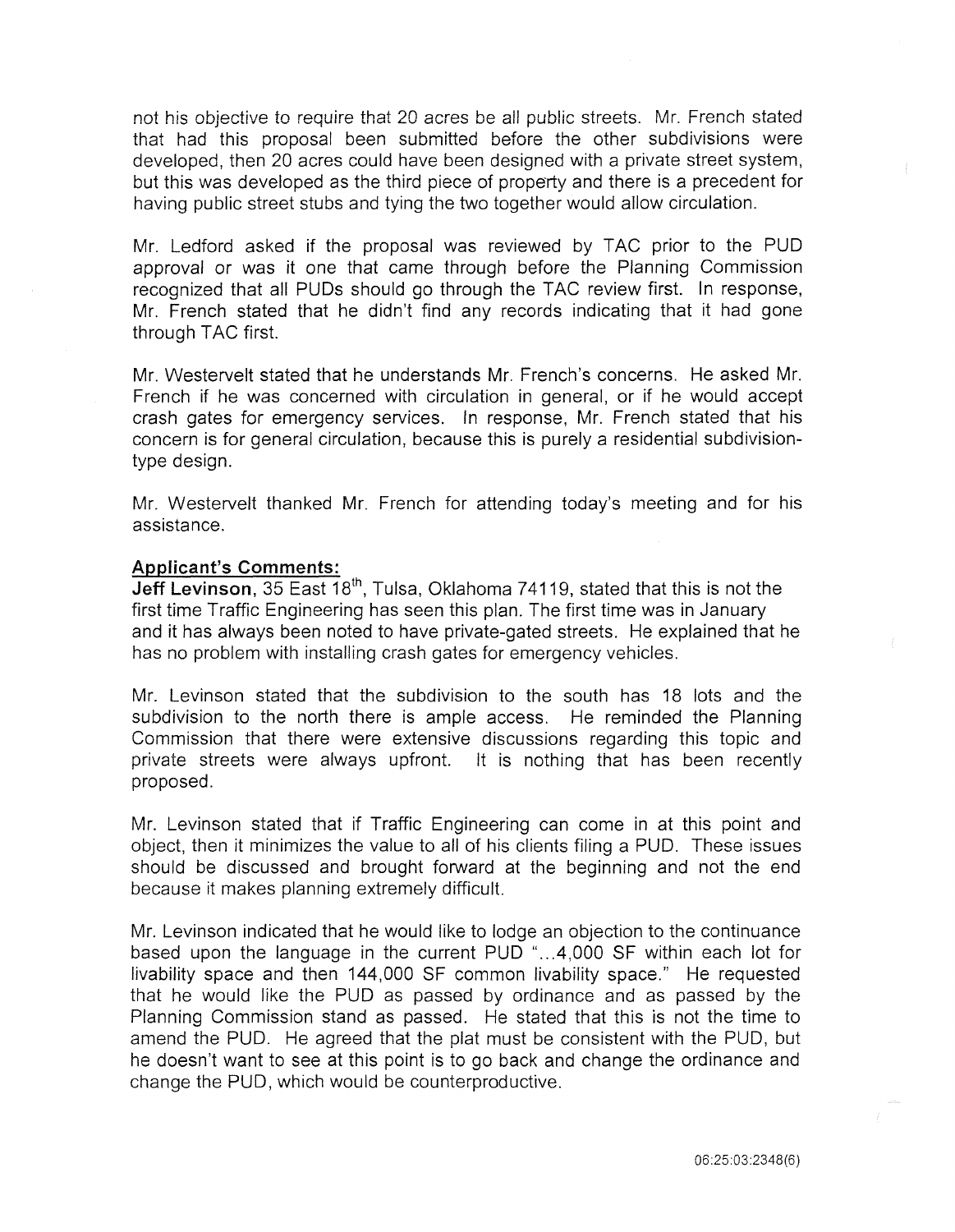# **TMAPC COMMENTS:**

Mr. Midget asked Mr. Levinson if everyone knew about the stub streets before planning this subdivision. In response, Mr. Levinson answered affirmatively. Mr. Levinson submitted a conceptual site plan which indicated the stub streets (Exhibit A-1 ). Mr. Levinson stated that the conceptual site plan was circulated throughout and the City knew there were stub streets since January.

Mr. Midget asked Mr. Levinson if he knew that there were existing stub streets. In response, Mr. Levinson stated that everyone knew there were existing stub streets. Mr. Levinson explained that the stub streets were a major topic of conversation during the PUD approval.

#### **Mr. Collins in at 1:47 p.m.**

Mr. Westervelt explained that this is an example of why the PUDs should be sent to the TAC first. It should help prevent this type of occurrences.

Mr. Ledford stated that the proposal doesn't meet the private street requirements or policies that are well established. He explained that Public Works was upset with the Planning Commission because they were outside looking in regarding the PUDs and were unable to evaluate this through TAC process. This process has been changed and now all PUDs go through the TAC process prior to the Planning Commission meetings.

Mr. Stump stated that Public Works was not involved in formal TAG review, but they were sent this information and there was a meeting with them to review this before it went to the Planning Commission. He explained that this technique was established to get more focused on the PUDs, but staff has since abandoned this and now have a more formal review. Public Works staff was involved and received the information prior to the Planning Commission meetings and staff had a meeting with them to solicit comments.

Mr. Stump stated that the livability issue is that the PUD states that there must be as much livability space as required by the underlying zoning and the underlying zoning requires 7,000 SF of livability space per dwelling unit. There are 48 potential dwelling units and that would be 336,000 SF. The applicant wanted to reserve or be required to only have a maximum of 4,000 SF on each lot, leaving 144,000 SF that had to be provided other places. Per the PUD Chapter, if it is going to be in a common area it has to be available to everyone in the subdivision. After examining the plat staff is unable to find the 144,000 SF of common area for livability space. The only portion would be the detention area Reserve A and staff is guessing that it would be approximately .5 acre and they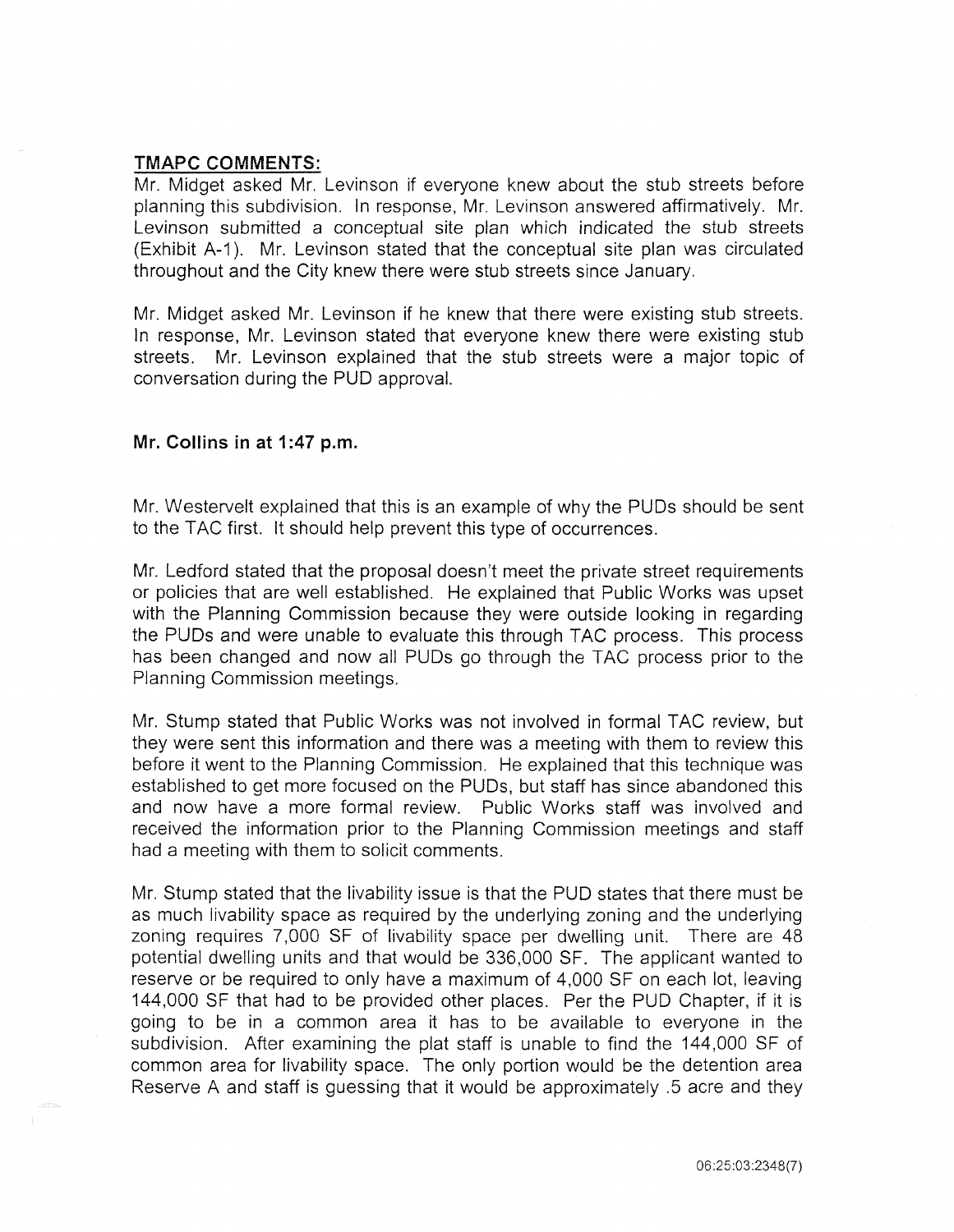are required to have 3.5 acres. This is why staff is requesting that this be continued until staff can ascertain what the applicant is going to do to change the standards and put more livability space on each lot or devote more of the subdivision to common livability space.

Mr. Harmon stated that preliminary plats are brought before the Planning Commission for a reason and it is not to rubber stamp them automatically. If an error is discovered from previous action, then this is the time to correct it before it multiplies and gets worse. This is not to impose a hardship on anyone, but if they expect it to automatically be rubber stamped, then they are in error. If the Planning Commission discovers something that they did wrong, then it needs to be corrected.

Mr. Stump stated that staff was hoping the street issue could be resolved today in order to give the applicant better guidance and then continue the preliminary plat.

Mr. Ledford stated that there is a real problem when there are two stub streets, and the reason for the stub streets was to tie to the unplatted land when it became platted. There may have been an oversight, and as Mr. Harmon mentioned, it is never too late to correct the problem. He commented that personally he believes the streets should be public streets.

Mr. Westervelt stated that he is concerned that staff reported that there were concerns regarding this application and did seek input from Public Works prior to the public hearing.

#### **TMAPC Action; 9 members present:**

On **MOTION of HARMON,** TMAPC voted 8-1-0 (Bayles, Collins, Harmon, Hill, Horner, Jackson, Midget "aye"; Westervelt "nay"; none "abstaining"; Carnes, Coutant "absent") to **APPROVE** that the north and south stub streets shall be connected with public streets for the Stonebriar Estates.

#### **TMAPC Action; 9 members present:**

On **MOTION of WESTERVELT,** TMAPC voted 9-0-0 (Bayles, Collins, Harmon, Hill, Horner, Jackson, Ledford, Midget, Westervelt "aye"; no "nays"; none "abstaining"; Carnes, Coutant "absent") to **CONTINUE** the preliminary plat for Stonebriar Estates to July 23, 2003 at 1:30 p.m.

\* \* \* \* \* \* \* \* \* \* \* \*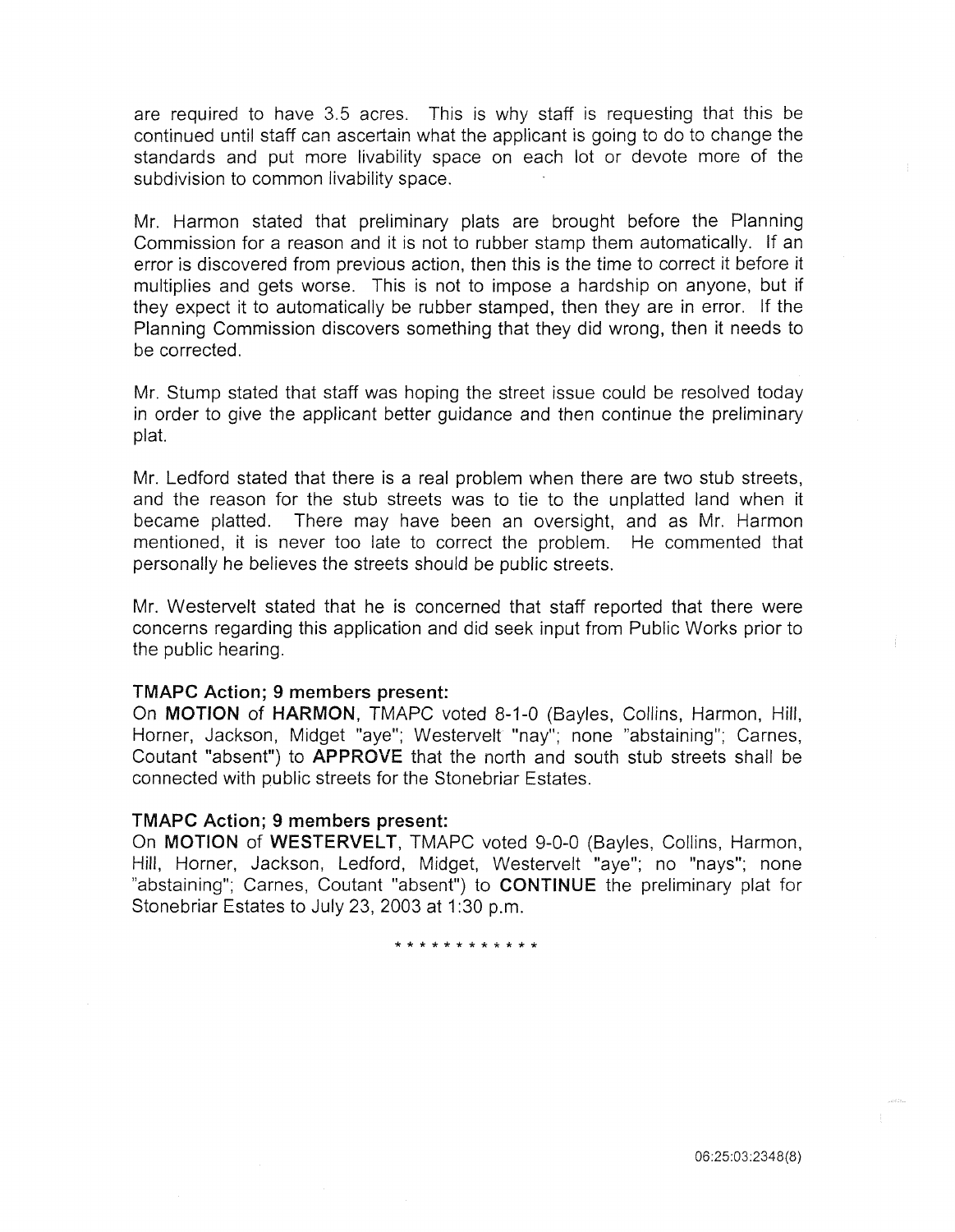# OTHER BUSINESS:

Application No.: PUD-669 DETAIL SITE PLAN

Applicant: Bruce Rothell (PD-17) (CD-6)

Location: 13777 East 51<sup>st</sup> Street South

# STAFF RECOMMENDATION:

The applicant is requesting approval of a detail site plan for a multifamily development. The proposed uses are in conformance with PUD development standards.

The 11.197-acre site of two- and three-story buildings will comprise 180 units, each unit varying from 689 SF. to 1,272 SF. The buildings, garages and other accessory uses meet minimum setbacks as required by development standards (varies by building height), and parking proposed meets minimum requirements regarding layout, design and number of spaces proposed. Gated entries, access and internal vehicular circulation have been approved by Traffic Engineering and the Tulsa Fire Department. In addition, the site meets minimum requirements for street yard area and complies with minimum livability space and other bulk and area requirements per RM-1 districts and development standards.

The west, north and northern section of the east property lines will be screened by a six-foot high wood fence, and bulk trash containers will be screened in compliance with development standards. Lighting plans as currently submitted are incomplete. Additional information is necessary regarding wall-mounted lights.

Staff recommends APPROVAL of PUD-669 detail site plan contingent upon approval of a detail lighting plan that meets development standards and Zoning Code requirements.

(Note: Detail site plan approval does not constitute landscape and sign plan approval.)

The applicant indicated his agreement with staff's recommendation.

There were no interested parties wishing to speak.